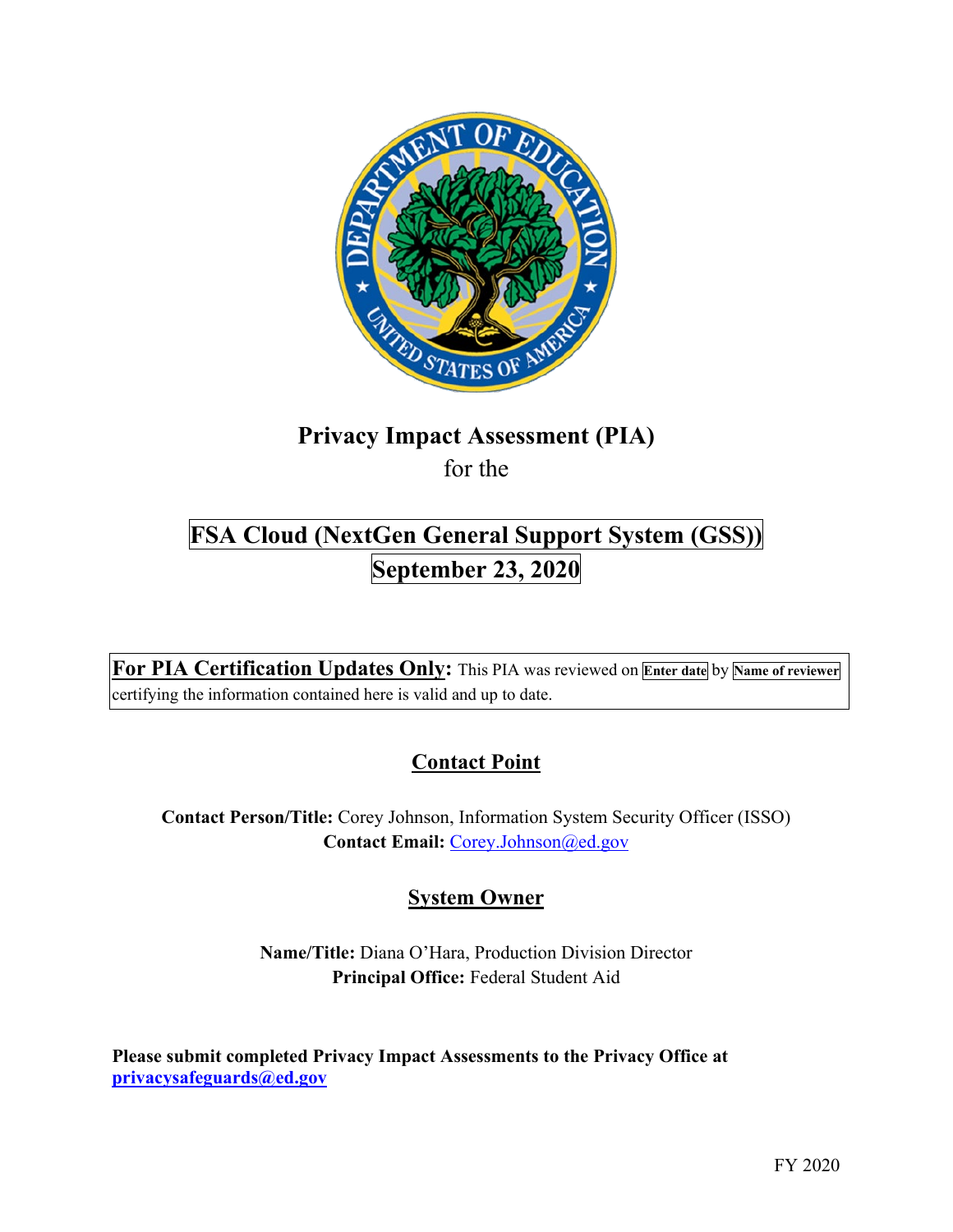*Please complete this Privacy Impact Assessment (PIA) on how personally identifiable information (PII) is collected, stored, protected, shared, and managed electronically by your system. You may wish to consult with your ISSO in completing this document. If a question does not apply to your system, please answer with N/A.* 

#### **1. Introduction**

or purpose for the system. **1.1.** Describe the system including the name, acronym, and a brief description of the program

 network and cloud-based operating system platforms and includes the infrastructure, Local Area Networks (VLANs), Wide Area Networks (WANs), servers, networks, AWS The Federal Student Aid (FSA) Cloud is a hybrid cloud infrastructure located on various security and network components that support the Digital and Customer Care (DCC) application platform. The FSA Cloud is hosted in an Accenture contracted Amazon Web Services (AWS) cloud. The AWS cloud is FedRAMP-approved and is authorized to host PII. FedRAMP is a U.S. government-wide program that delivers a standard approach to the security assessment, authorization, and continuous monitoring for cloud services. The FSA Cloud is described as an Information Management Solution (IMS) infrastructure. The IMS infrastructure includes Local Area Networks (LANs), Virtual US East, Salesforce and, AWS Gov Cloud services, and other IT components.

 Hardware and software components within the IMS are hosted at various locations including: MTIPS, NTTA, Ashburn, VA; NTTA, Dallas, TX, Contact Center Backbone (CCB), Union Center Plaza (UCP) Command Center, Washington DC via NTTA, AWS GovCloud West, and, AWS GovCloud East. The Training Portal is hosted in the Oracle Taleo Cloud.

 *the existing NSLDS will continue operations until to the new system is ready for operations. There will be no data processing or communications with external entities The FSA Cloud will be a temporary storage location for National Student Loan Data System (NSLDS) data while the NSLDS data is converted into Oracle database format and as part of the development effort for the new NSLDS which will be hosted as a tenant in the FSA Cloud. This conversion is part of the overall FSA NextGen project which is expected to occur into late 2021. While the data is located in the FSA Cloud, from the new system until the new system is ready for operations.* 

 IV student financial aid, the NSLDS stores information about loans, grants, students, NSLDS is the first comprehensive national database of information about the Federal financial aid history of recipients of student financial assistance authorized under Title IV of the Higher Education Act of 1965, as amended. As the central database for Title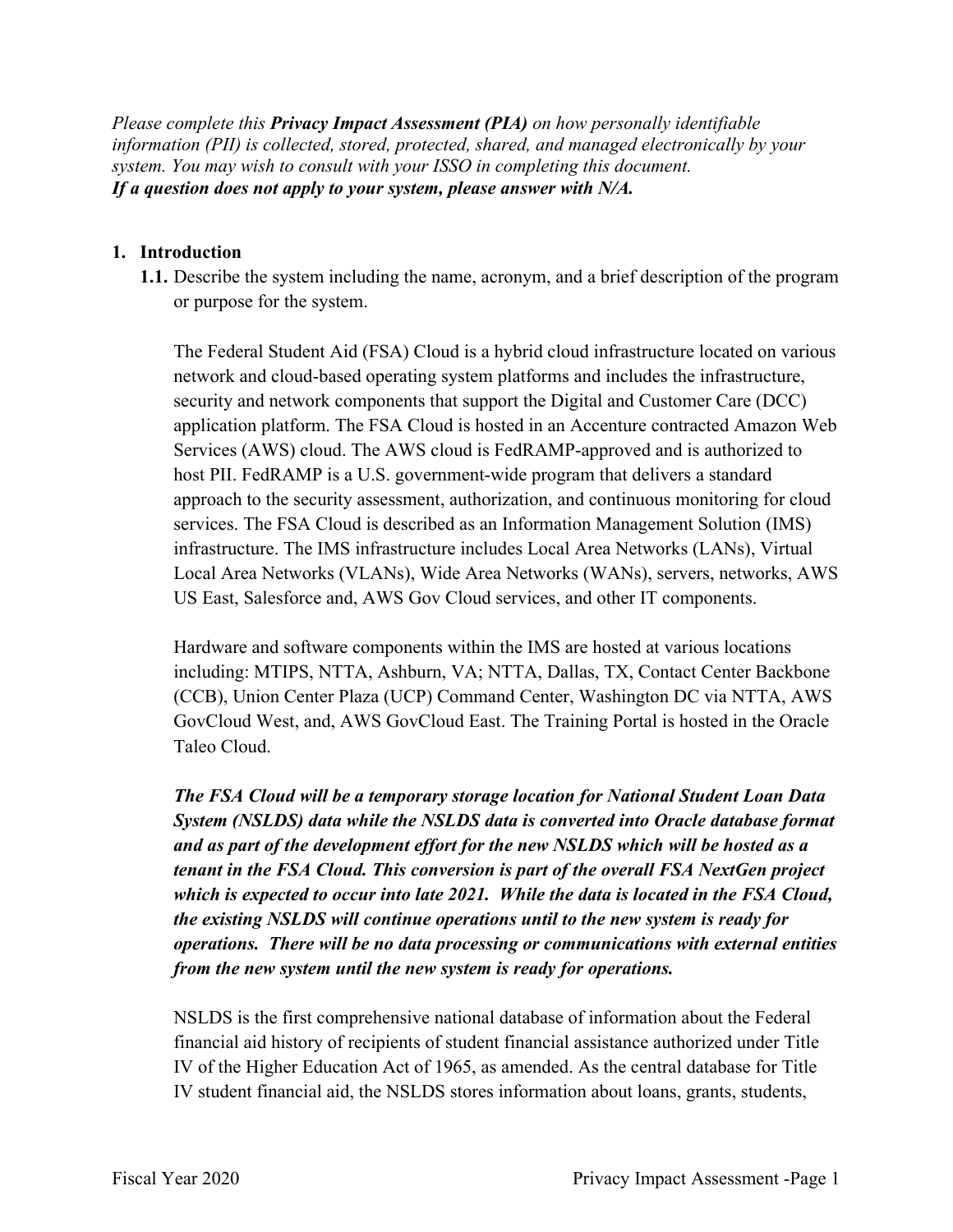integrated view of Title IV loans and grants during all stages of their life cycle-from aid borrowers, lenders, guaranty agencies (GAs), schools, and servicers. It provides an approval through disbursement, repayment, default, and closure.

 used, maintained, or shared. **1.2.** Describe the purpose for which the personally identifiable information  $(PII)^{1}$  is collected,

 records throughout the Student Aid Lifecycle. All FSA systems that are part of the and track their loans from disbursement through closure. NSLDS maintains PII in order is used by institutions of higher education to view the loan status of borrowers. NSLDS, and temporarily, the FSA Cloud, serves as the centralized repository for all lifecycle report to NSLDS in order to maintain a comprehensive identity of a borrower to ensure there is an authoritative source for a borrower's identity. Additionally, NSLDS

**1.3.** Is this a new system, or one that is currently in operation?

**Currently Operating System** The currently operating system is NSLDS.

**1.4.** Is this PIA new, or is it updating a previous version?

New PIA

 $\overline{\text{New PIA}}$   $\overline{\phantom{a}}$  A new PIA was needed to account for the temporary storage of NSLDS data in the FSA Cloud.

**1.5.** Is the system operated by the agency or by a contractor?

#### Contractor

- **1.5.1.** If the system is operated by a contractor, does the contract or other acquisitionrelated documents include privacy requirements?
	- $\Box$ N/A

Yes

 $1$  The term "personally identifiable information" refers to information which can be used to distinguish or trace an individual's identity, such as their name, social security number, biometric records, etc. alone, or when combined with other personal or identifying information which is linked or linkable to a specific individual, such as date and place of birth, mother's maiden name, etc. OMB Circular A-130, page 33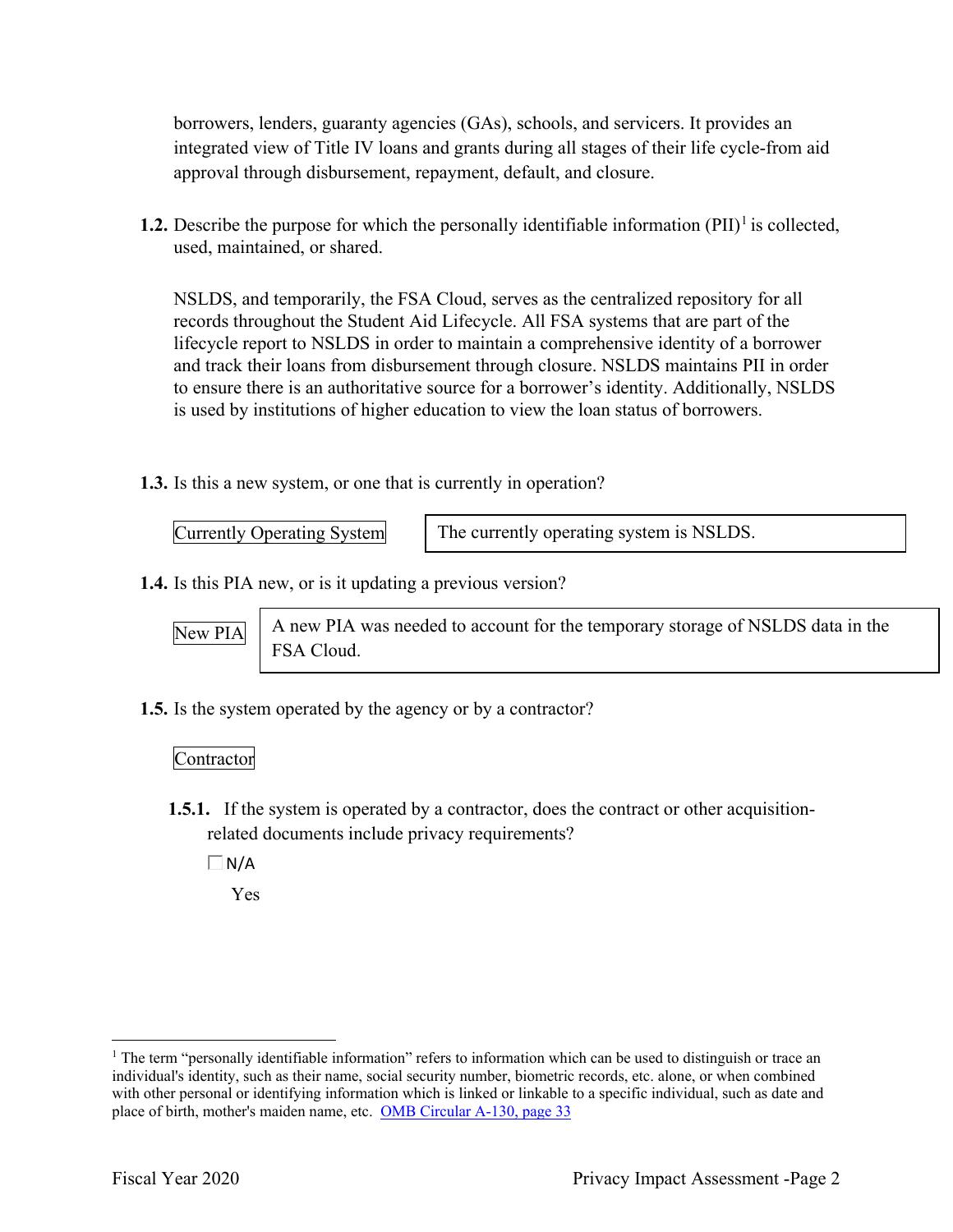### **2. Legal Authorities and Other Requirements**  *If you are unsure of your legal authority, please contact your program attorney.*

 **2.1.** What specific legal authorities and/or agreements permit and regulate the collection and use of data by the system? Please include name and citation of the authority.

 amended by Executive Order 13478. This law authorizes FSA to manage the student financial assistance programs authorized under Title IV of the Higher Education Act of college or career school. Title IV of the Higher Education Act of 1965, as amended, and Executive Order 9397 as 1965. These programs provide grant, work-study, and loan funds to students attending

 collect SSNs in order to administer FSA programs. The collection of Social Security numbers (SSNs) of borrowers who are covered by this system is authorized by 31 U.S.C. 7701 and Executive Order 9397 (November 22, 1943), as amended by Executive Order 13478 (November 18, 2008), which allows ED to

#### **SORN**

 **2.2.** Is the information in this system retrieved by an individual's name or personal identifier such as a Social Security Number or other identification?

### Yes

**2.2.1.** If the above answer is **YES,** this system will need to be covered by Privacy Act System of Records Notice(s)  $(SORN(s))$ .<sup>2</sup> Please provide the SORN name, number, Federal Register citation and link, or indicate that a SORN is in progress.

 $\Box$  N/A

 National Student Loan Data System, published in the *Federal Register* on of-1974-system-of-records September 9, 2019 at 84 FR 47265-47271. <https://www.federalregister.gov/documents/2019/09/09/2019-19354/privacy-act>-

 **2.2.2.** If the above answer is **NO**, explain why a SORN was not necessary. For Department, etc. example, the information is not retrieved by an identifier, the information is not maintained in a system of records, or the information is not maintained by the

Department, etc.<br>2 A System of Records Notice (SORN) is a formal notice to the public that identifies the purpose for which PII is collected, from whom and what type of PII is collected, how the PII is shared externally (routine uses), and how to access and correct any PII maintained by ED. <https://connected.ed.gov/om/Documents/SORN-Process.pdf>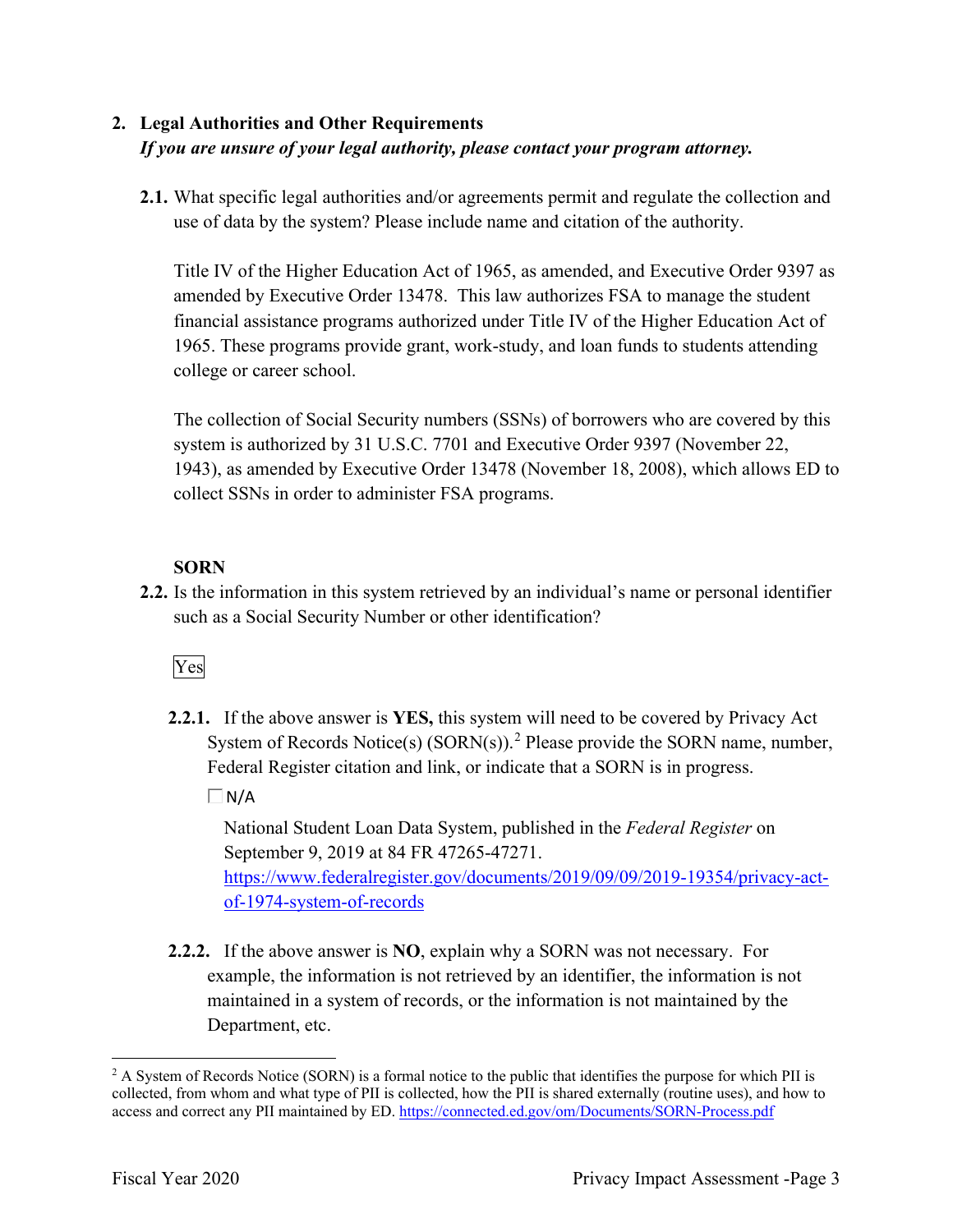Click here to enter text.  $\overline{M}$  N/A

#### **Records Management**

 **an email to [RMHelp@ed.gov](mailto:RMHelp@ed.gov) If you do not know your records schedule, please consult with your records liaison or send** 

 Administration (NARA) for the records contained in this system? Please provide all **2.3.** What is the records retention schedule approved by National Archives and Records relevant NARA schedule numbers and disposition instructions.

 is paid in full. Destroy/delete 30 years after cutoff. A cutoff is when a record series is ED Records Schedule 051, National Student Loan Data System, covers records in the NSLDS. The disposition for these records is as follows: Cutoff annually when account divided into blocks in order to apply the disposition. This involves ending the old files and starting new ones at regular intervals. The retention period is then applied at the cutoff point.

 timelines in the records disposition schedule? **2.4.** Is the PII contained in this system disposed of appropriately, and in accordance with the

Yes

#### **3. Characterization and Use of Information**

#### **Collection**

**3.1.** List the specific PII elements (e.g., name, email, address, phone number, date of birth, Social Security, etc.) that the system collects, uses, disseminates, or maintains.

#### Records in NSLDS include:

 number and state, citizenship status, dependency status, veteran status, marital status, and gender; Direct personal identifiers for borrowers, parents of dependent borrowers and spouses if applicable such as full name, Social Security Number (SSN), date of birth, home/current address, home/work/alternate/mobile telephone numbers, email address, driver's license

Income information for borrowers, parents, and spouses if applicable such as current income, asset information, expected family contribution, family size, highest level of schooling completed (for parents and spouses), and pre-and post-screening results that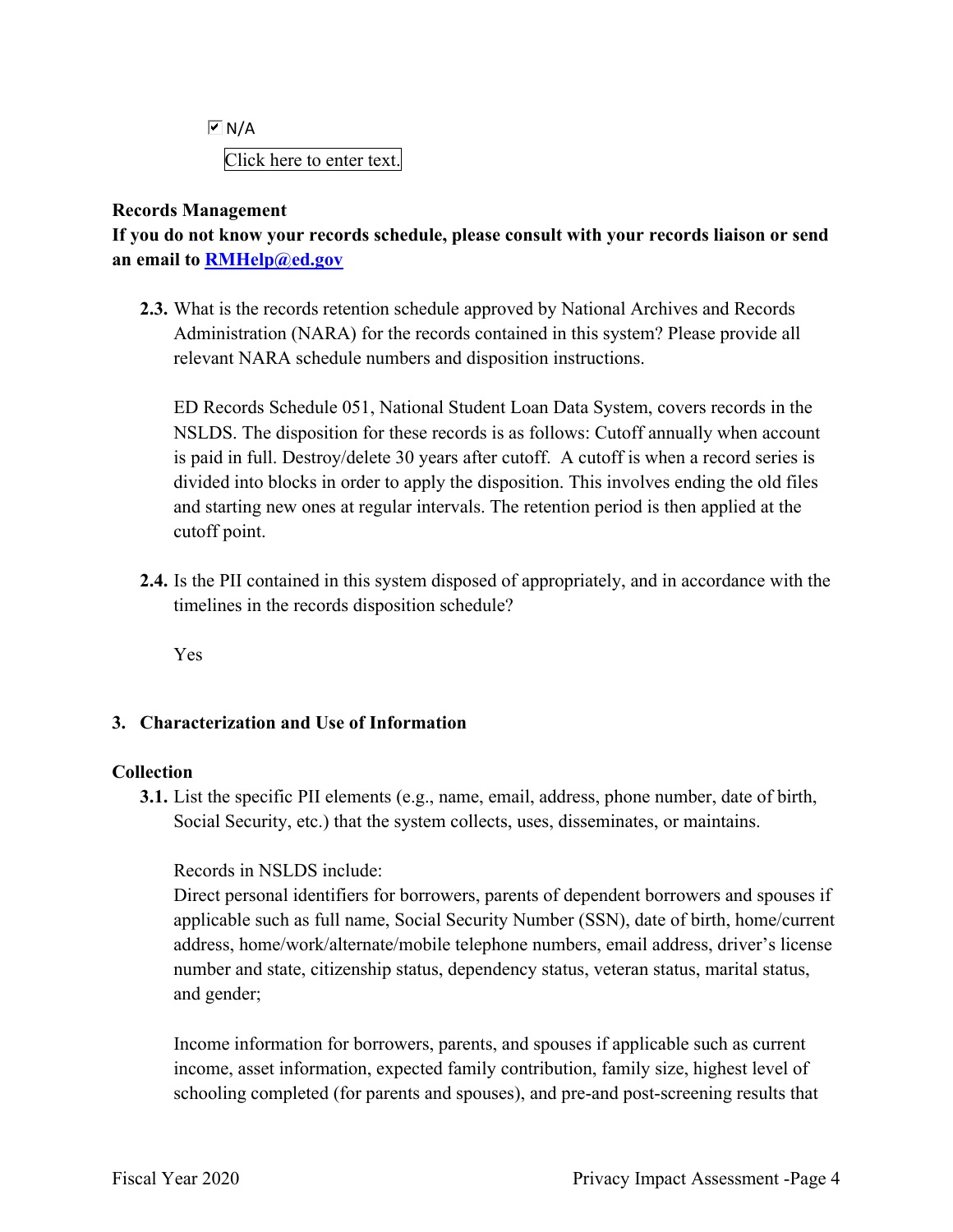determine a parent's aid eligibility;

Loan and Grant Information such as amount, disbursements, dates of disbursements, balances, repayment plan, loan status, collections, claims, deferments, forbearances, refunds, cancellations, overpayment amounts, and date of default;

 level of study, Classification of Instructional Programs (CIP) code, and program length; Postsecondary Education identification number (OPEID number) of the institution, the student's completion status and date, the amount of the student's private educational whether the student matriculated to a higher credentialed program at the same institution Educational enrollment information for the borrower such as the educational institution, In addition to the educational enrollment information above, if student is enrolled in a gainful employment program, additional information will include the Office of loan debt, the amount of institutionally provided financing owed by the student, and or another institution;

Information obtained pursuant to matching programs, which includes Medical Improvement Not Expected disability status from the Social Security Administration (SSA) and disability determination dates for any borrower who is a veteran and has received a Department of Veterans Affairs (VA) disability compensation benefit or a determination that the veteran is totally disabled.

 **3.2.** Does the system collect only the minimum amount required to achieve the purpose stated in Question 1.2?<br>Yes

 Contact information is needed to communicate with the recipients and administer the NSLDS collects only the minimum information necessary to administer the program. program. Additional information, such as SSNs, is needed to track borrowers throughout the student aid lifecycle and identify the student. PII is also collected pursuant to computer matching agreements with the Social Security Administration and the Veteran's Administration. No information is collected that is not required to achieve this purpose.

**3.3.** What are the sources of PII collected (e.g., individual, school, another agency, commercial sources, etc.)?

 The primary source of the information in NSLDS is other internal FSA systems such as Common Origination and Disbursement (COD), Central Processing System (CPS),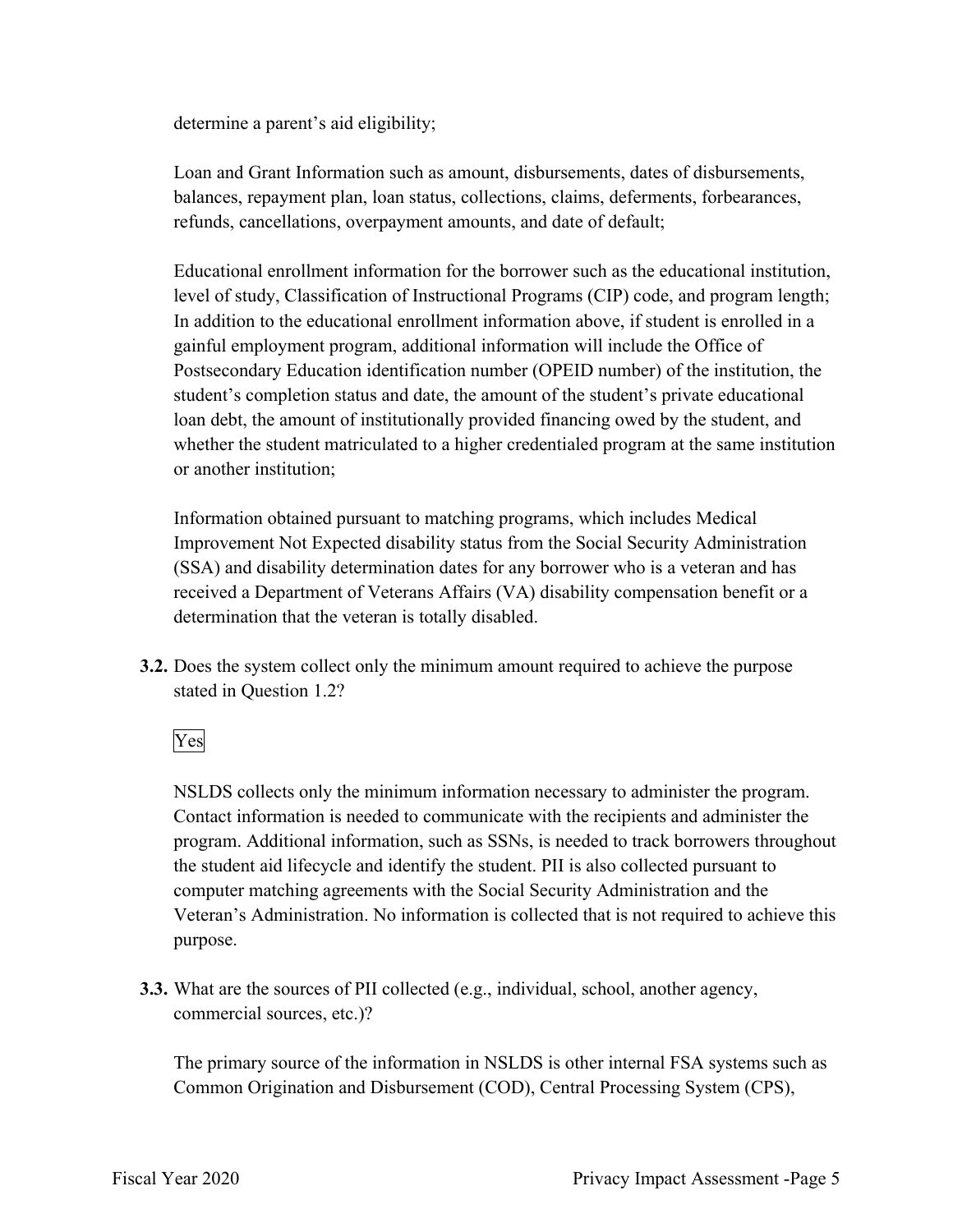Digital Customer Care (DCC), Debt Management Collections System (DMCS), Title IV in them, please reference the corresponding PIAs and SORNs. Additional Servicers and Not for Profits (TIVAS/NFPS), Financial Management System (FMS), FSA Information Center (FSAIC), and Student Aid Internet Gateway, Participation Management (PM). For more information on these and the PII maintained

NSLDS also maintains records resulting from Computer Matching Agreements (CMA) with the Department of Veteran's Affairs (VA) and the Social Security Administration (SSA).

PII is also sourced from schools, the individual borrower, and guaranty agencies or their servicers.

 **3.4.** How is the PII collected from the stated sources listed in Question 3.3 (e.g., paper form, web page, database, etc.)?

 Schools, Guaranty Agencies, Federal Loan servicers, borrowers and other Federal Agencies send data to NSLDS electronically through the Student Aid Internet Gateway (SAIG) or encrypted electronic exchange mechanisms for processing and reporting.

 **3.5.** How is the PII validated or confirmed to ensure the integrity of the information collected?<sup>3</sup> Is there a frequency at which there are continuous checks to ensure the PII remains valid and accurate?

 NSLDS online systems as to appropriate input values. All computer program or website software changes to the online and batch systems are peer reviewed, internally tested, and Quality Assurance tested prior to introduction into the system. Many reports are The NSLDS data Quality Management functions consists of proactive analysis of all data inputs, data processing, and data outputs. This includes standard documentation provided to data submitters (Data Provider Instructions (DPI)) and feedback from the available to help the data providers, as well as FSA, identify and document data quality on a regular basis.

 The first area is the quality of data being reported or data entered into the system. This The approach to data management on NSLDS focuses on two key areas of Data Quality. includes software that validates the data with edits and error reports prior to updating

 $3$  Examples include restricted form filling, account verification, editing and validating information as it's collected, and communication with the individual whose information it is.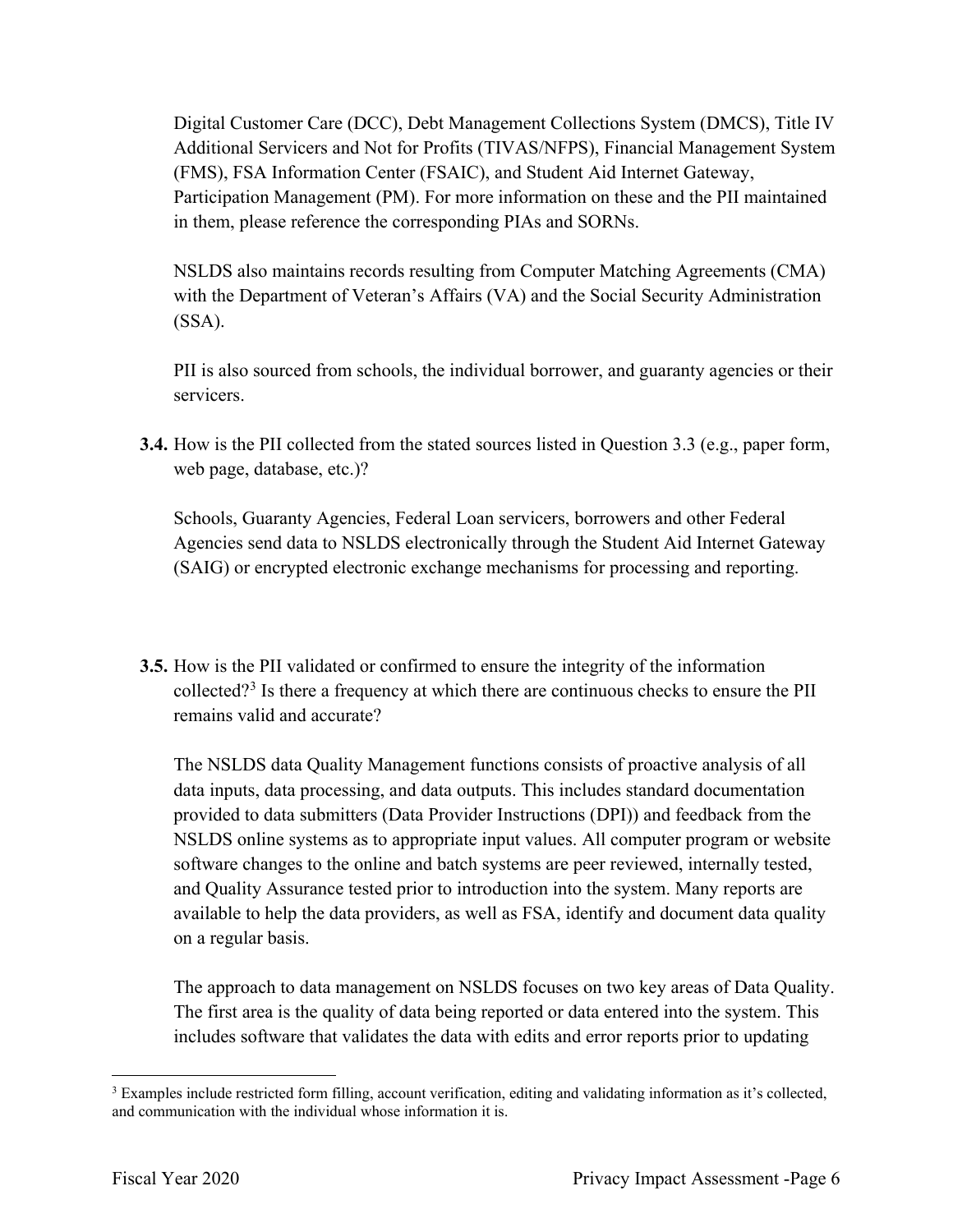The NSLDS Data Quality (DQ) team is led by the Database Administrator, DQ manager, data in the system. The second area is database quality and consistency within the system's database tables and how data is stored once it has been entered into the system. and Data Integrity Group.

 quality of the inputs, processing, and outputs of NSLDS. Inputs to the database include The objectives of the Data Quality team are: (1) To identify and summarize the data multiple items such as data provider data submissions and online updates including uploads of data. Processing of the data includes program and data consistency checks. Outputs include reports, website page accuracy, and ad-hoc data requests. (2) Monitoring and maintaining the levels of accuracy and reliability of NSLDS data for continuing improvement. This work includes establishing data quality benchmark goals and continually measuring improvements.

#### **Use**

**3.6.** Describe how the PII is used to achieve the purpose stated in Question 1.2 above.

 throughout the student aid lifecycle, as individuals transition through attendance at an NSLDS uses PII to identify borrowers and track their loan and grant information institution of higher education to repayment of loans. NSLDS is the authoritative source of an individual's receipt of Federal funds for loans and grants across the multiple FSA systems that support the lifecycle.

 forgiveness, or to adjust repayment schedules. Additionally, PII is used pursuant to computer matching agreements with the Social Security Administration and the Veteran's Administration in order to obtain additional information on the disability status of borrowers and Veterans to determine loan

 **3.7.** Is the system using PII for testing/researching new applications or information systems prior to deployment or for training employees?<br>No

 **3.7.1.** If the above answer is **YES,** what controls are in place to minimize the risk and protect the data?

 $\overline{M}$  N/A

Click here to enter text.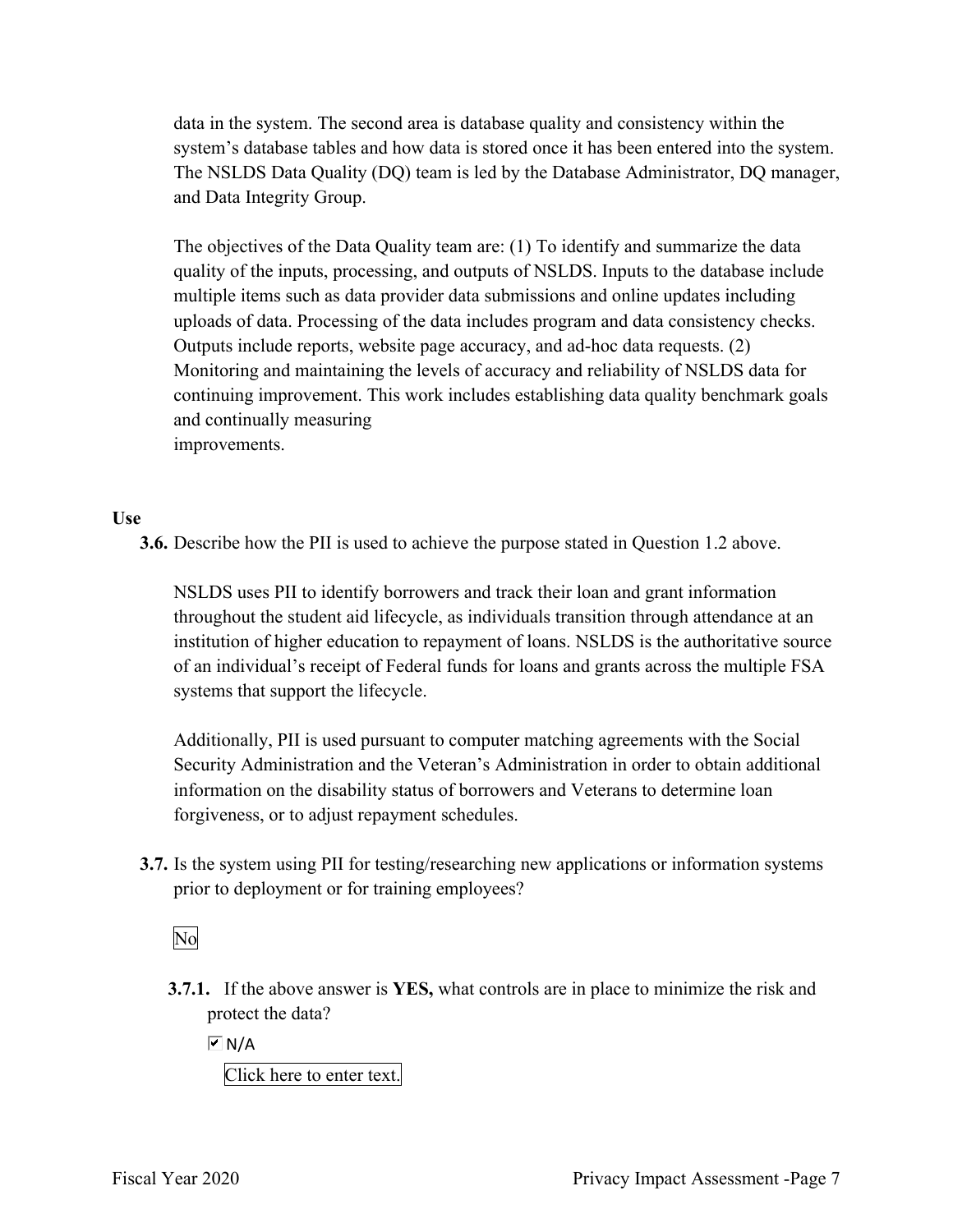#### **Social Security Numbers**

*It is the Department's Policy that, in order to collect Social Security Numbers, the System Owner must state the collection is: 1) authorized by law, 2) necessary for an agency purpose, and 3) there is no reasonable alternative.* 

 **3.8.** Does the system collect Social Security Numbers? Note that if the system maintains Social Security Numbers but does not explicitly collect them, answer 3.8.1 to address the purpose for maintaining them.

Yes

**3.8.1.** If the above answer is **YES**, explain the purpose for its collection, and how the SSN will be used.

 $\Box$ N/A

 the SSN to identify borrowers. NSLDS utilizes SSNs to match records maintained in other Federal systems in the course of matching pursuant to a Computer Social Security Numbers (SSN) are collected because the NSLDS interfaces with multiple institutional, servicing, and external Federal Agency systems that rely on Matching Agreement with other Federal agencies.

 **3.8.2.** Specify any alternatives considered in the collection of SSNs and why the alternatives were not selected.

 $\Box N/A$ 

Alternatives to using SSNs have been considered. The alternatives have not been selected because the NSLDS interfaces with multiple systems that rely on SSN to identify students, loans, grants, and over-payments. No alternative identifier would suffice to allow FSA to achieve its authorized functions.

#### **4. Notice**

 its collection (e.g., direct notice, such as a Privacy Act Statement (if applicable) or **4.1.** How does the system provide individuals with notice about the collection of PII prior to public notice, such as a SORN, PIA,)? If notice is not provided, explain why not.

 of collection on the Free Application for Federal Student Aid (FAFSA) and other loan or consequences of not providing all or part of the requested information. When additional NSLDS is part of the Student Aid Lifecycle where a privacy notice is given at the point grant applications. This is provided through a Privacy Act Statement. The Privacy Act Statement describes the Department's authority for the collection of PII, the principal purposes for which PII will be used, the published routine uses of the PII, and the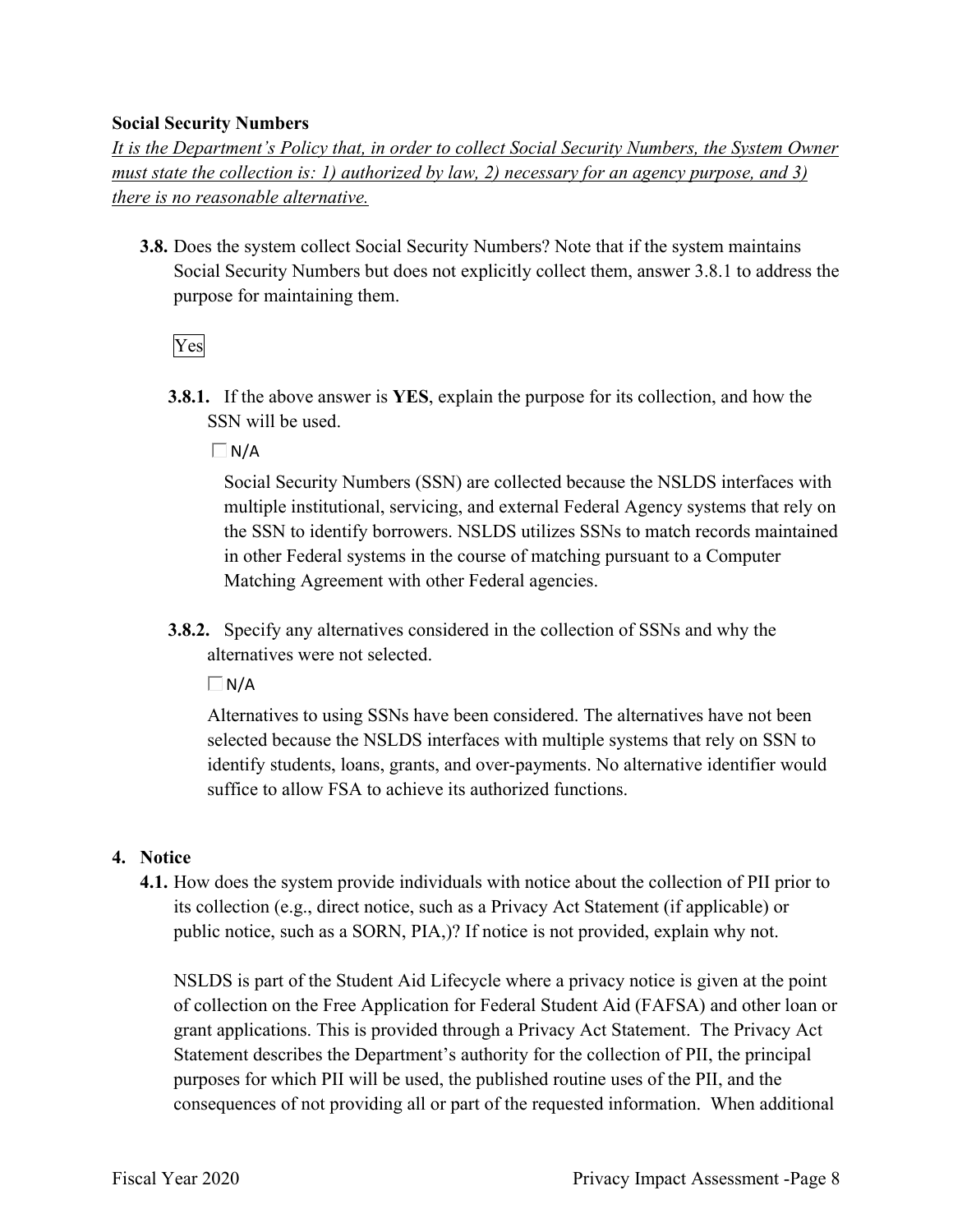through the use of [studentaid.gov](https://studentaid.gov) website. information is collected directly from the individual, additional notice is provided

**4.2.** Provide the text of the notice or the link to the webpage where the notice is posted if notice is provided other than by SORN or PIA.

http://nsldsfap.ed.gov/nslds FAP/ [http://nsldsfap.ed.gov/nslds\\_FAP/](http://nsldsfap.ed.gov/nslds_FAP)<br>https://studentaid.gov/notices/privacy  $\Box$ N/A

 **4.3.** What opportunities are available for individuals to consent to uses (including new uses of previously collected PII), decline to provide PII, or opt out of the project?

 Providing information is voluntary. Individuals have an opportunity to decline to provide Lifecycle, and once individuals have provided their information, they do not have the ability to revoke consent or opt out of their information being maintained in NSLDS. PII at the initial point of collection. However, NSLDS is part of the Student Aid

 the practice, policy, or activities that affect the PII and privacy to ensure that individuals **4.4.** Is the notice referenced in Question 4.1 reviewed and revised when there are changes in are aware of and can consent to, where feasible, these changes?

Yes

#### **5. Information Sharing and Disclosures**

#### **Internal**

 **5.1.** Will PII be shared internally with other ED principal offices? If the answer is **NO**, please skip to Question 5.4.

Yes

**5.2.** What PII will be shared and with whom?

 $\Box$ N/A

NSLDS records are shared with the Department's Office of the Inspector General's Data Analytic System (ODAS).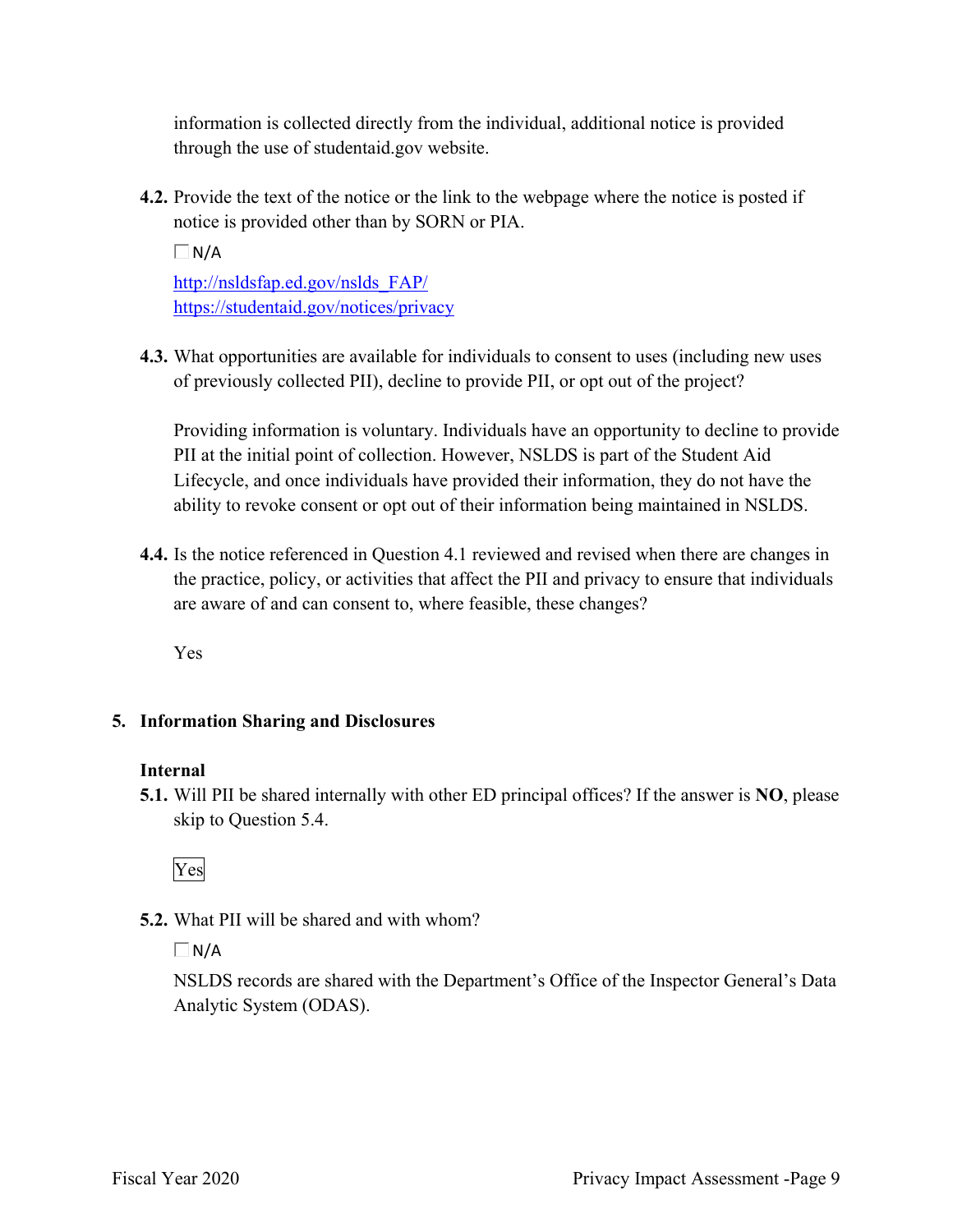**5.3.** What is the purpose for sharing the specified PII with the specified internal organizations?

 $\Box$  N/A

 Records are shared with OIG to assist in identifying fraud. For more information on the uses of Office of Inspector General Data Analytic System (ODAS), please refer to the Office of Inspector General Data Analytic System (ODAS) PIA which can be found on the U.S. Department of Education Privacy Impact Assessment (PIA) page.

#### **External**

 **5.4.** Will the PII contained in the system be shared with external entities (e.g. another agency, school district, the public, etc.)? If the answer is **NO**, please skip to Question 6.1.



 **5.5.** What PII will be shared and with whom? List programmatic disclosures only. 4  **Note: If you are sharing Social Security Numbers externally, please specify to whom and for what purpose**.

 $\Box$ N/A

 pursuant to a Computer Matching Agreement. NSLDS shares name, SSN, and date of birth with the Social Security Administration

PII may also be shared with guaranty agencies, educational institutions, financial institutions and their servicers, Federal and State agencies, government researchers at the Federal, State, and local level, the Congressional Budget Office (CBO), the Department of Justice (DOJ), SSA, and the Department of the Treasury pursuant to a programmatic disclosure published as a routine use in the SORN referenced in 2.2.1.

Information regarding loan status for participants in student loan repayment programs will be shared with requesting entities such as the Department of Health and Human Service's (HHS) Health Resources and Service Administration (HRSA) and New York State's Get on Your Feet Program (GOYF).

**5.6.** What is the purpose for sharing the PII with the specified external entities?

 $\Box$ N/A

PII is shared with SSA to identify individuals who are eligible for a Total and Permanent Disability (TPD) discharge of their Title IV Loans or TEACH Grant Service Obligations. The Department can proactively reach out to individuals informing them of

<sup>&</sup>lt;sup>4</sup> If this information is covered by Privacy Act System of Records Notice (SORN) please list only relevant programmatic disclosures listed under the Routine Uses section.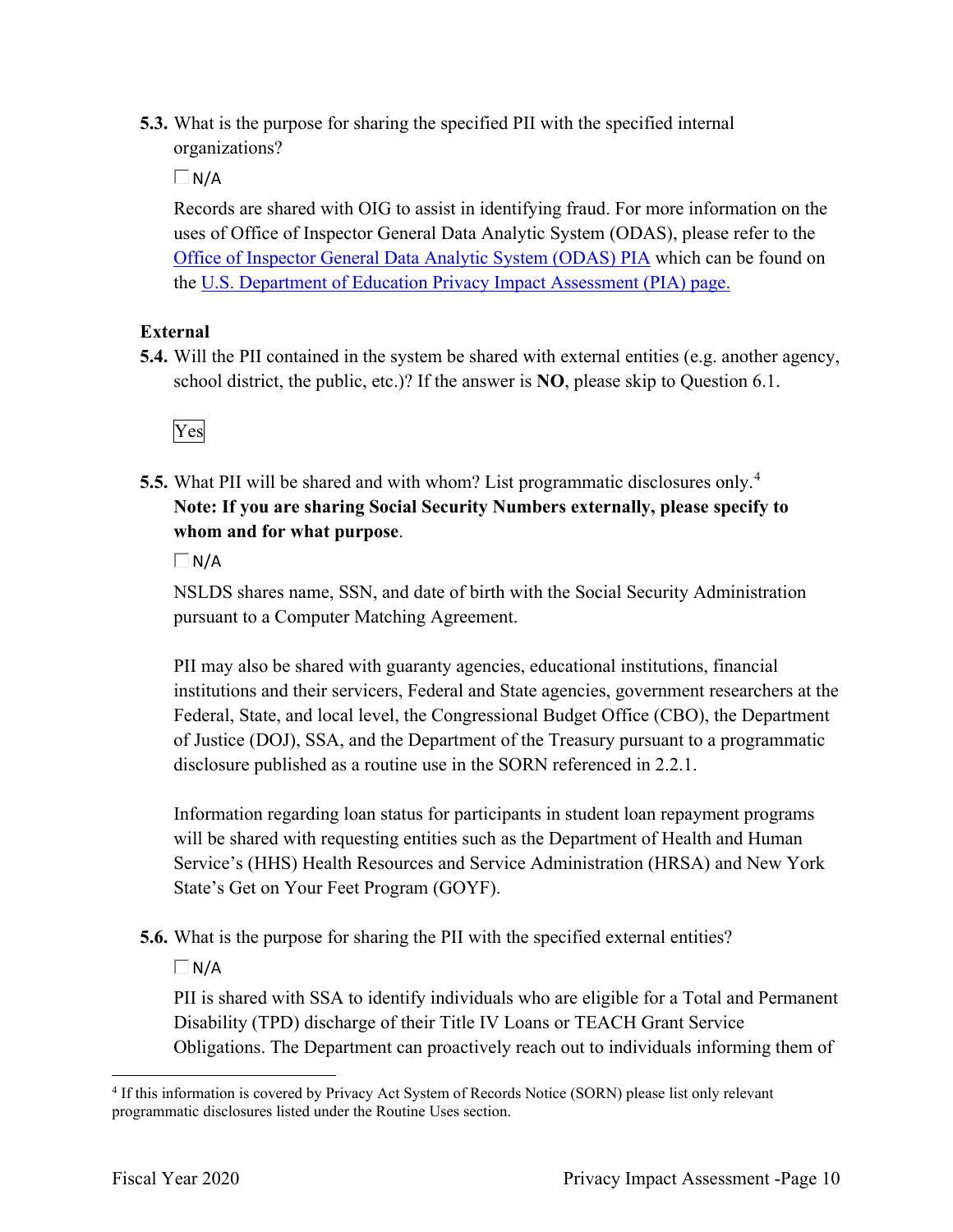their eligibility. For more information on this computer match please reference the CMA found here: <https://www2.ed.gov/about/offices/list/om/pirms/cma.html> PII may be disclosed pursuant to one of the following programmatic disclosures published as a routine use in the SORN referenced in 2.2.1.

• To verify the identity of the applicant involved, the accuracy of the record, or to assist with the determination of program eligibility and benefits, to assist in locating loan holders or loan borrowers,

 • To support default rate calculations and/or provide information on borrowers' current loan status,

 • To provide financial aid history information to aid in the administration of title IV, HEA programs,

• To support governmental researchers, policy analysts, auditors, program reviewers, Federal budget analysts

 • To assist program administrators with tracking refunds and cancellations of title • To assist with meeting requirements under the Credit Reporting Act and in tracking loans funded under Ensuring Continued Access to Student Loans Act

IV, HEA loans,

• To enforce the terms of a loan, assist in the collection of a loan, or assist in the collection of an aid overpayment,

• To assist the Department in complying with requirements that limit eligibility for Direct Subsidized Loans, and to determine when a borrower will be responsible for the interest accruing on outstanding Direct Subsidized Loans,

 • To obtain data needed to assist the Department in evaluating the effectiveness of an institution's education programs and to provide the public with greater transparency about the level of economic return of an educational institution and their programs that receive title IV, HEA program assistance and determine if educational programs lead to gainful employment in a recognized occupation. PII is shared with the consent of the loan holder to HHS-HRSA and NY GYOF for the purposes of supporting student loan repayment programs.

**5.7.** Is the sharing with the external entities authorized?

 $\Box$ N/A Yes

 **5.8.** Is the system able to provide and retain an account of any disclosures made and make it available upon request?

 $\Box$ N/A Yes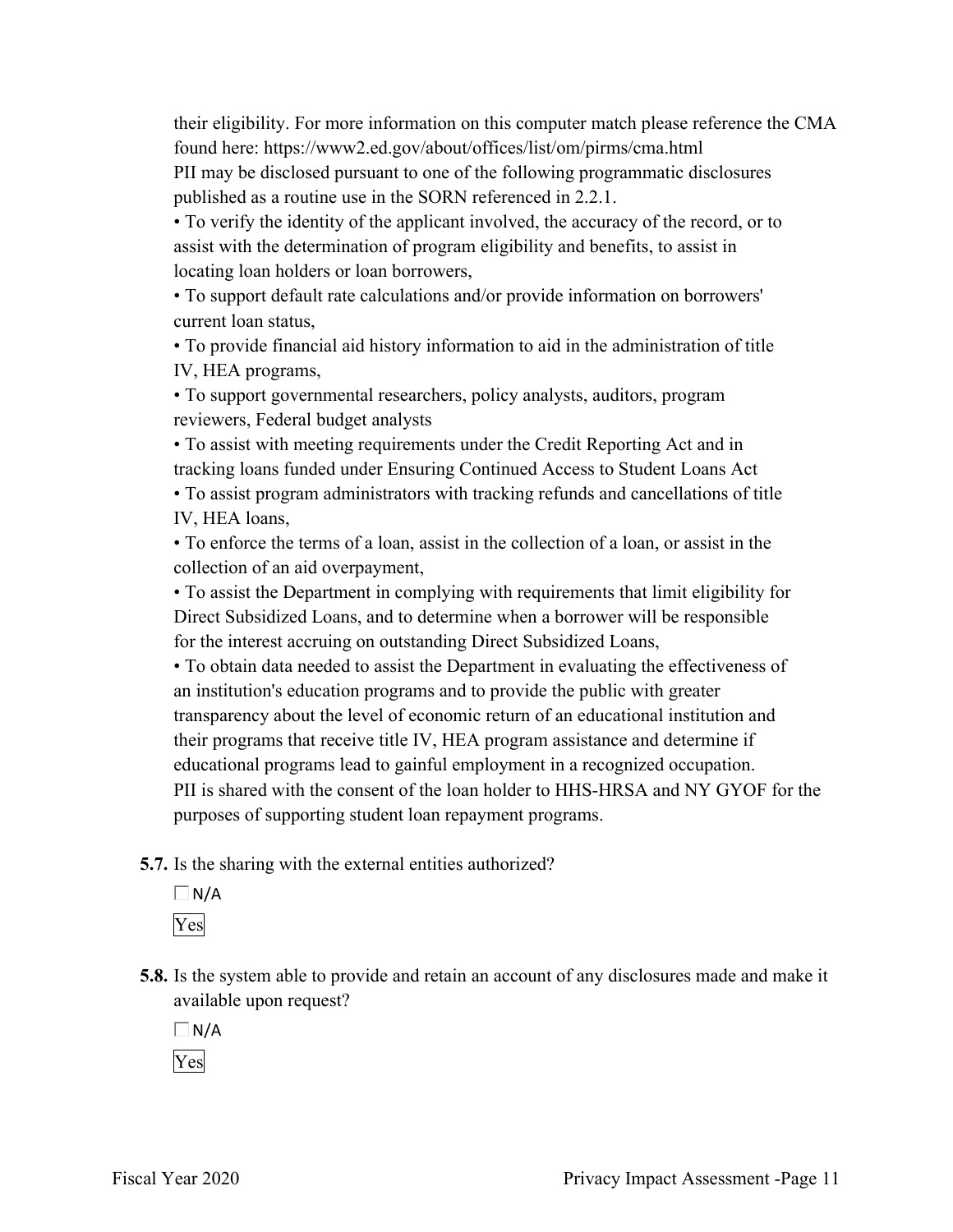**5.9.** How is the PII shared with the external entity (e.g. email, computer match, encrypted line, etc.)?

 $\Box$  N/A

Information is shared with external entities via encrypted electronic transmission.

**5.10.** Is the sharing pursuant to a Computer Matching Agreement (CMA), Memorandum of Understanding (MOU), or other type of approved sharing agreement with another agency?

 $N/A$  The data being stored in the FSA Cloud is only temporary and it will not be tested and implemented at which time the existing NSLDS will be decommissioned. updated or used for any NSLDS processing until after the new NSLDS is developed, The existing NSLDS will stay in operations and be used for processing changes and updates to all of the data.

#### **5.11.** Does the project place limitation on re-disclosure?

 $\Box N/A$ 

 Yes None of the temporarily stored data will be used in processing changes or disclosed. Please see answer to 5.10.

#### **6. Redress**

**6.1.** What are the procedures that allow individuals to access their own information?

 If an individual wishes to access the records maintained in NSLDS they may do so by logging into their online account through [studentaid.gov](https://studentaid.gov) or their Federal loan servicer.

 contact the system manager listed in the SORN listed in section 2.2.1 of this document and provide their name, date of birth, SSN, and the name of the school or lender from Additionally, if an individual wishes to gain access to their records in NSLDS, they can which their loan or grant was obtained.

 **6.2.** What procedures are in place to allow the subject individual to correct inaccurate or erroneous information?

To correct inaccurate or erroneous information, individuals can log into their online account through [studentaid.gov](https://studentaid.gov) or their Federal loan servicer. Additionally, individuals may contact their institution of higher education or, as a last result, the Office of the Ombudsman to have inaccurate or erroneous information corrected in NSLDS.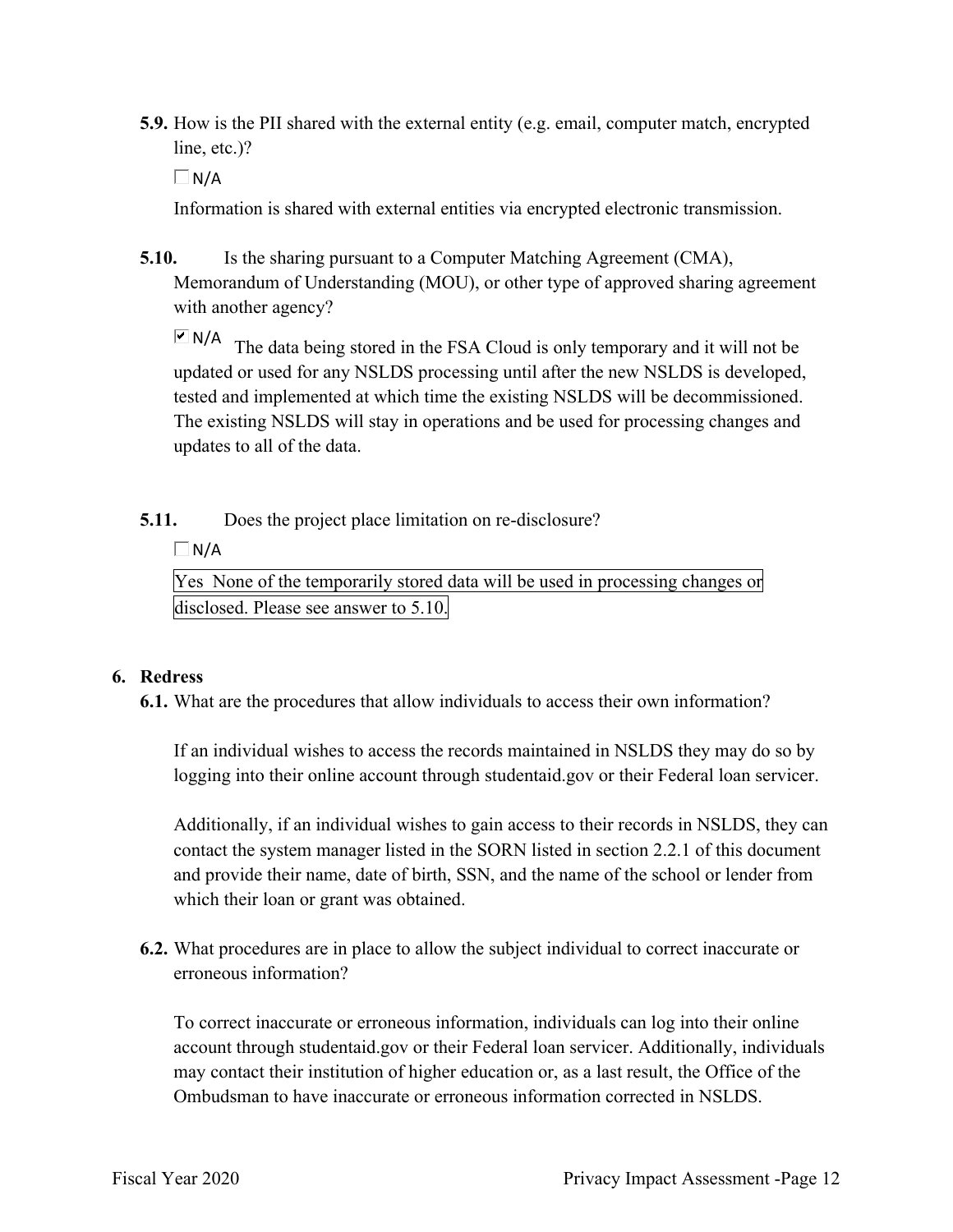Finally, if an individual requests amendment of their records in NSLDS, they can contact the system manager listed in the SORN listed in section 2.2.1 of this document and provide their name, date of birth, SSN, and the name of the school or lender from which their loan or grant was obtained.

**6.3.** How does the project notify individuals about the procedures for correcting their information?

The system of records notice listed in question 2.2.1 and this PIA explains the procedures for correcting customer information.

#### *7.* **Safeguards**

#### *If you are unsure which safeguards will apply, please consult with your ISSO.*

 **7.1.** Does the principal office work with their CSO/ISSO to build privacy & security into the system and build privacy extensions to the extent feasible?



**7.2.** Is an Authority to Operate (ATO) required?



 **7.3.** Under NIST FIPS Pub. 199, what is the security categorization of the system: **Low, Moderate, or High?** 

 $\Box$ N/A Moderate

 **7.4.** What administrative, technical, and physical safeguards are in place to protect the information?

Access to the FSA Cloud which is hosting the new NSLDS solution is limited to authorized contractor and FSA staff working on the NSLDS data conversion and re-platforming effort. Authorized personnel include Department employees, IT professionals working on the technical solutions for rehosting NSLDS and FSA and contractor program managers who have responsibilities for establishing the new NSLDS hosting environment, converting NSLDS data, and developing and testing the new NSLDS solution. In accordance with the Federal Information Security Modernization Act of 2014 (FISMA) and Office of Management and Budget policy,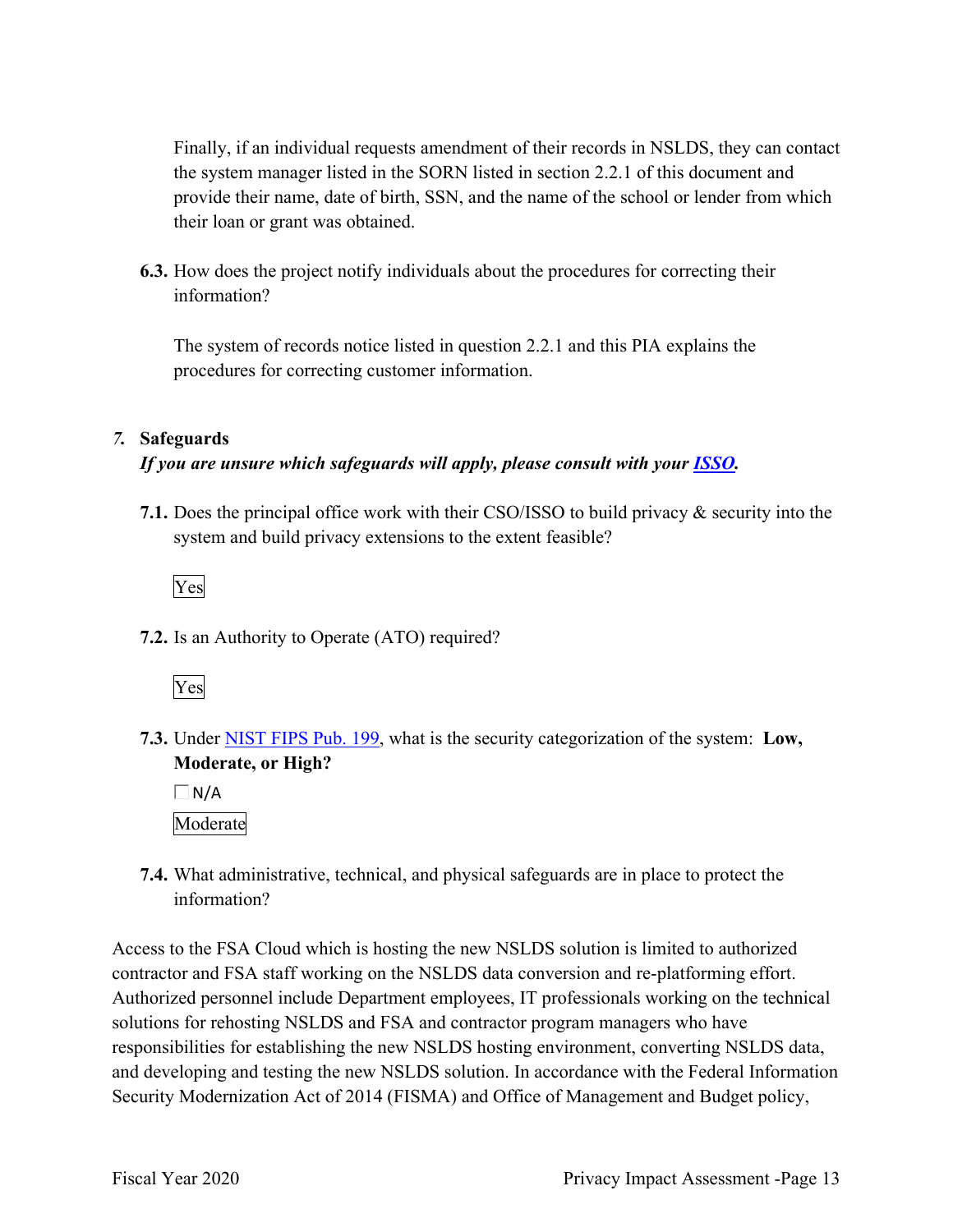FSA Cloud must receive a signed Authorization to Operate (ATO) from a designated ED authorizing official. Security and privacy controls implemented by FSA Cloud are comprised of a combination of administrative, physical, and technical controls.

 controls in NIST SP 800-53 Revision 4. These additional controls address the unique elements of Moreover, FedRAMP requirements include additional controls above the standard NIST baseline cloud computing to ensure all federal data is secure in cloud environments.

 minimum, a moderate-risk security clearance level. These individuals are required to undergo basis. Training is required to ensure that contract and Department users are appropriately trained Physical access to the sites of the Department's contractors, where this system is maintained, is controlled and monitored by security personnel who check each individual entering the buildings for his or her employee or visitor badge. All contract and Department personnel who have facility access and system access must undergo a security clearance investigation. Individuals requiring access to information subject to the Privacy Act of 1974 are required to hold, at a periodic screening at five-year intervals. In addition to undergoing security clearances, contract and Department employees are required to complete security awareness training on an annual in safeguarding these data. The computer system employed by the Department offers a high degree of resistance to tampering and circumvention through the application of security controls. These controls limit data access to Department and contract staff on a "need-to-know" basis and control individual users' ability to access and alter records within the system.

 All users accessing the system are given unique user identification. The Department requires the enforcement of the complex password policy, users are required to change their password at least enforcement of a complex password policy and two-factor authentication. In addition to the every 90 days in accordance with the Department's information technology standards. Physical security of electronic data will be maintained in a secured data center, access to which is controlled by multiple access controls. Cryptographic solutions are in place to prevent unauthorized disclosure of information and to protect the integrity of data at rest and in transit.

 **7.5.** Is the information in the system appropriately secured in accordance with the IT security requirements and procedures as required by Federal law and policy?

### Yes

**7.6.** Has a risk assessment been conducted where appropriate security controls to protect against that risk have been identified and implemented?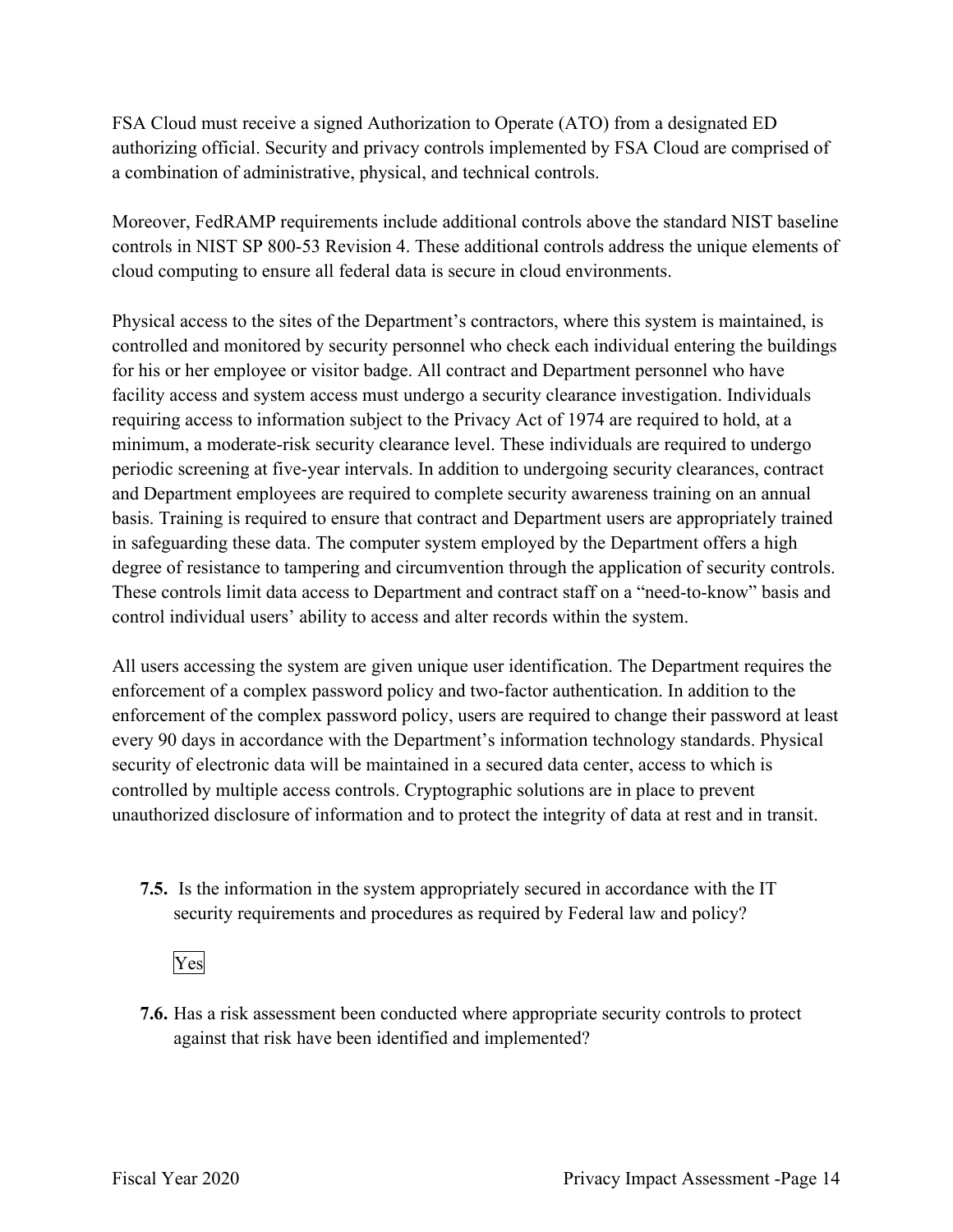Yes

 ensure the security controls continue to work properly at safeguarding the PII. **7.7.** Please describe any monitoring, testing or evaluation conducted on a regular basis to

 penetration testing is conducted to ensure the security of the FSA Cloud network Weekly scans are performed in support of code migrations and/or system fixes. Quarterly authenticated network and operating vulnerability scans along with network environment. As part of an ongoing security and authorization process, security audits are performed on a quarterly and annual basis by authorized independent third parties to ensure the controls in place are effectively securing our data. Security staff for the FSA Cloud are required to submit Plans of Actions and Milestones to FSA quarterly which continuously monitor any vulnerabilities and ensure that they are mitigated and closed. Additionally, self-assessments are conducted annually.

#### **8. Auditing and Accountability**

 **8.1.** How does the system owner assess and ensure that the PII is used in accordance with stated practices in this PIA?

 confirming the privacy risks are properly assessed, ensuring Privacy Act records are policies, the Privacy Act, and the published SORN, ensuring appropriate security and privacy controls are implemented to restrict access, and to properly manage and Additionally, the system owner regularly reviews signed agreements that govern data The system owner ensures the information is used in accordance with stated practices by maintained in accordance with the provisions of the Federal Records Act, Departmental safeguard PII maintained within the system. These actions are regularly performed according to documented, specified procedures. The system owner participates in all major security and privacy risk briefings, meets regularly with the Information System Security Officer, and participates in FSA's Lifecycle Management Methodology (LMM), which addresses security and privacy risks throughout the system life cycle. use between organizations, such as memoranda of understanding and Computer Matching Agreements.

**8.2.** Does the system owner continuously monitor and audit the privacy controls to ensure effective implementation?



mitigated? **8.3.** What are the privacy risks associated with this system and how are those risks mitigated?<br>Fiscal Year 2020 Privacy Impact Assessment -Page 15